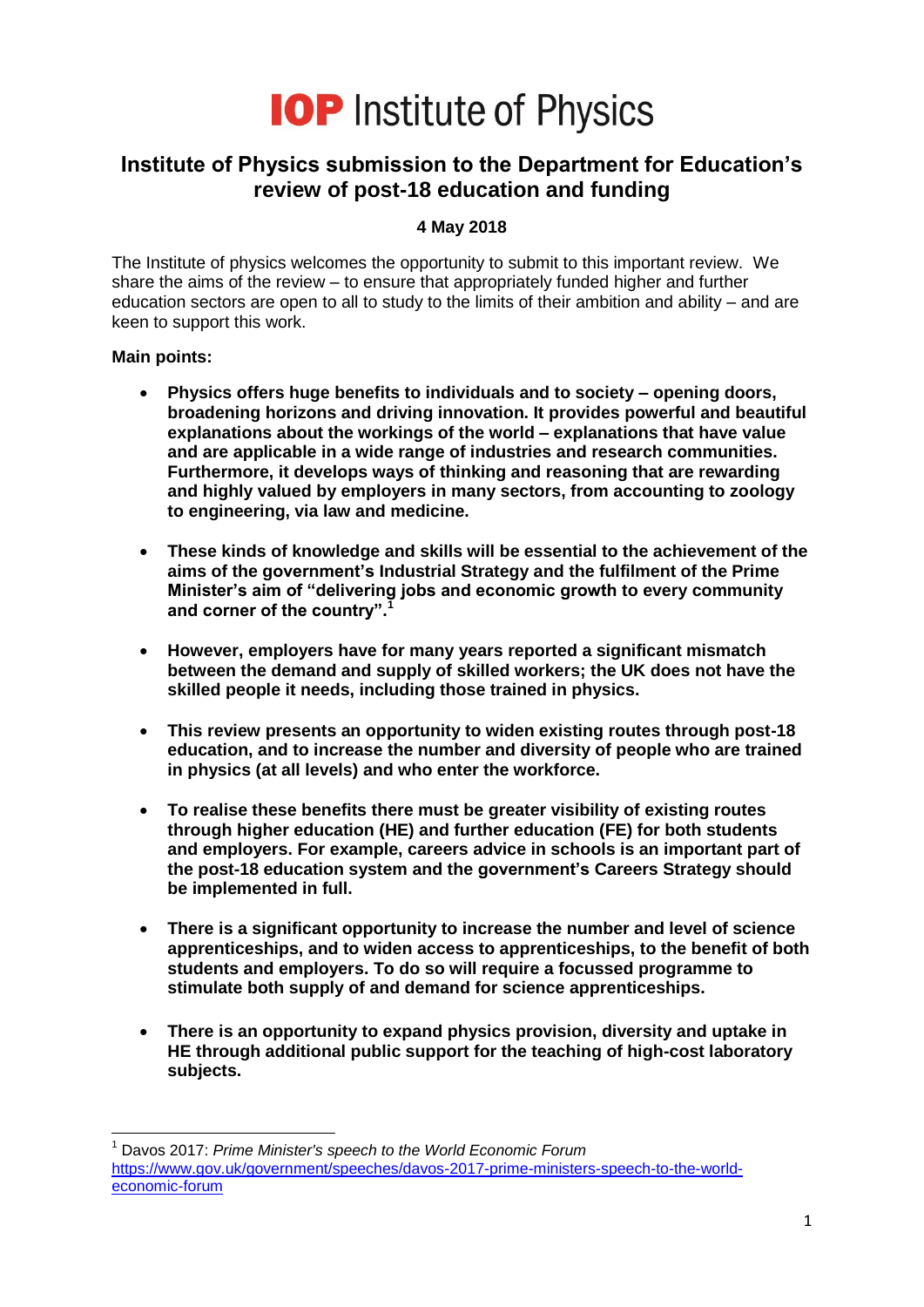**Any proposed changes to HE funding must be carefully modelled to avoid unintended consequences for provision of or access to subjects such as physics which are recognised as nationally important.**

# **The value of physics trained workers**

Education and training in physics develops ways of thinking and reasoning that are rewarding and highly valued by employers.<sup>2</sup> HESA's destinations of leavers of higher education (DLHE) survey suggests that business. IT and engineering roles are the main employment destinations at six months after graduation $3$  and IOP surveys have found physics graduates are employed in all sectors of the UK economy.<sup>4,5</sup> The subject is associated with a significant 'graduate premium'<sup>6</sup> providing benefit both to those studying the subject and also to the UK economy.<sup>7</sup>

The single biggest first destination for physics graduates in the DLHE data is "education", with one in three going in to study for postgraduate masters or PhDs.<sup>8</sup> A large proportion of these are in physics departments, but there are also significant numbers of physics graduates who go on to study for advanced degrees in engineering, medical physics and other STEM fields. These graduates form the basis of a part of the UK's research workforce. While the competitive academic career structure will mean that relatively few will ultimately become senior academic researchers or university professors, they will likely instead form part of the private sector research workforce, taking with them the skills that they have acquired.<sup>9</sup>

However the UK is currently producing too few physics graduates. The IOP's own employer engagement has found significant unmet demand for physics graduates. According to a CBI survey, nearly four in ten businesses are struggling to recruit workers with the advanced, technical STEM skills they need.<sup>10</sup> The Social Market Foundation recently calculated that despite recent increases, there remains an annual shortfall in domestic supply of around 40,000 STEM graduates in the UK. They suggest that, to address this, a 50% increase in the current number of STEM graduates in the UK is needed.<sup>11</sup> There is also evidence of a significant undersupply of technicians in UK industry.<sup>12</sup> The Gatsby Foundation estimates

- [http://www.iop.org/careers/undergrad--postgrad/your-future/page\\_64487.html](http://www.iop.org/careers/undergrad--postgrad/your-future/page_64487.html)  $3$  HESA DLHE survey
- 4 Institute of Physics *The career paths of physics graduates* (2012) [https://www.iop.org/publications/iop/2012/file\\_55924.pdf](https://www.iop.org/publications/iop/2012/file_55924.pdf)

<sup>5</sup> *Wakeham Review of STEM Degree Provision and Graduate Employability* (2016) [https://assets.publishing.service.gov.uk/government/uploads/system/uploads/attachment\\_data/file/51](https://assets.publishing.service.gov.uk/government/uploads/system/uploads/attachment_data/file/518582/ind-16-6-wakeham-review-stem-graduate-employability.pdf) [8582/ind-16-6-wakeham-review-stem-graduate-employability.pdf](https://assets.publishing.service.gov.uk/government/uploads/system/uploads/attachment_data/file/518582/ind-16-6-wakeham-review-stem-graduate-employability.pdf) 6

BIS research paper 45: *the returns to higher education qualifications* (2011) [https://assets.publishing.service.gov.uk/government/uploads/system/uploads/attachment\\_data/file/32](https://assets.publishing.service.gov.uk/government/uploads/system/uploads/attachment_data/file/32419/11-973-returns-to-higher-education-qualifications.pdf) [419/11-973-returns-to-higher-education-qualifications.pdf](https://assets.publishing.service.gov.uk/government/uploads/system/uploads/attachment_data/file/32419/11-973-returns-to-higher-education-qualifications.pdf)

 2 Institute of Physics – *Your future with physics: Career directions*

<sup>7</sup> Historical data on the value of physics degrees to HMRC can be seen here : *The economic benefits of higher education qualifications* (2005) [https://www.iop.org/publications/iop/archive/file\\_52061.pdf](https://www.iop.org/publications/iop/archive/file_52061.pdf) **HESA DLHE survey** 

<sup>9</sup> The Royal Society – *The Scientific Century : securing our future prosperity* (2010)

[https://royalsociety.org/~/media/Royal\\_Society\\_Content/policy/publications/2010/4294970126.pdf](https://royalsociety.org/~/media/Royal_Society_Content/policy/publications/2010/4294970126.pdf) <sup>10</sup> Business Matters - *Business fear skills shortage could hold back growth* (2013):

<http://www.bmmagazine.co.uk/news/business-fear-skills-shortage-could-hold-back-growth/>

<sup>11</sup> Social Market Foundation – *In the Balance: The STEM human capital crunch* (2013): [www.smf.co.uk/wp-content/uploads/2013/03/Publication-In-The-Balance-The-STEM-human-capital](file:///C:/Users/ayc/AppData/Local/Microsoft/Windows/Temporary%20Internet%20Files/Content.Outlook/G8OUVIBG/www.smf.co.uk/wp-content/uploads/2013/03/Publication-In-The-Balance-The-STEM-human-capital-crunch.pdf)[crunch.pdf](file:///C:/Users/ayc/AppData/Local/Microsoft/Windows/Temporary%20Internet%20Files/Content.Outlook/G8OUVIBG/www.smf.co.uk/wp-content/uploads/2013/03/Publication-In-The-Balance-The-STEM-human-capital-crunch.pdf)

<sup>12</sup> Engineering UK - *The state of engineering* (2015):

[http://www.engineeringuk.com/EngineeringUK2015/EngUK\\_Report\\_2015\\_Interactive.pdf](http://www.engineeringuk.com/EngineeringUK2015/EngUK_Report_2015_Interactive.pdf)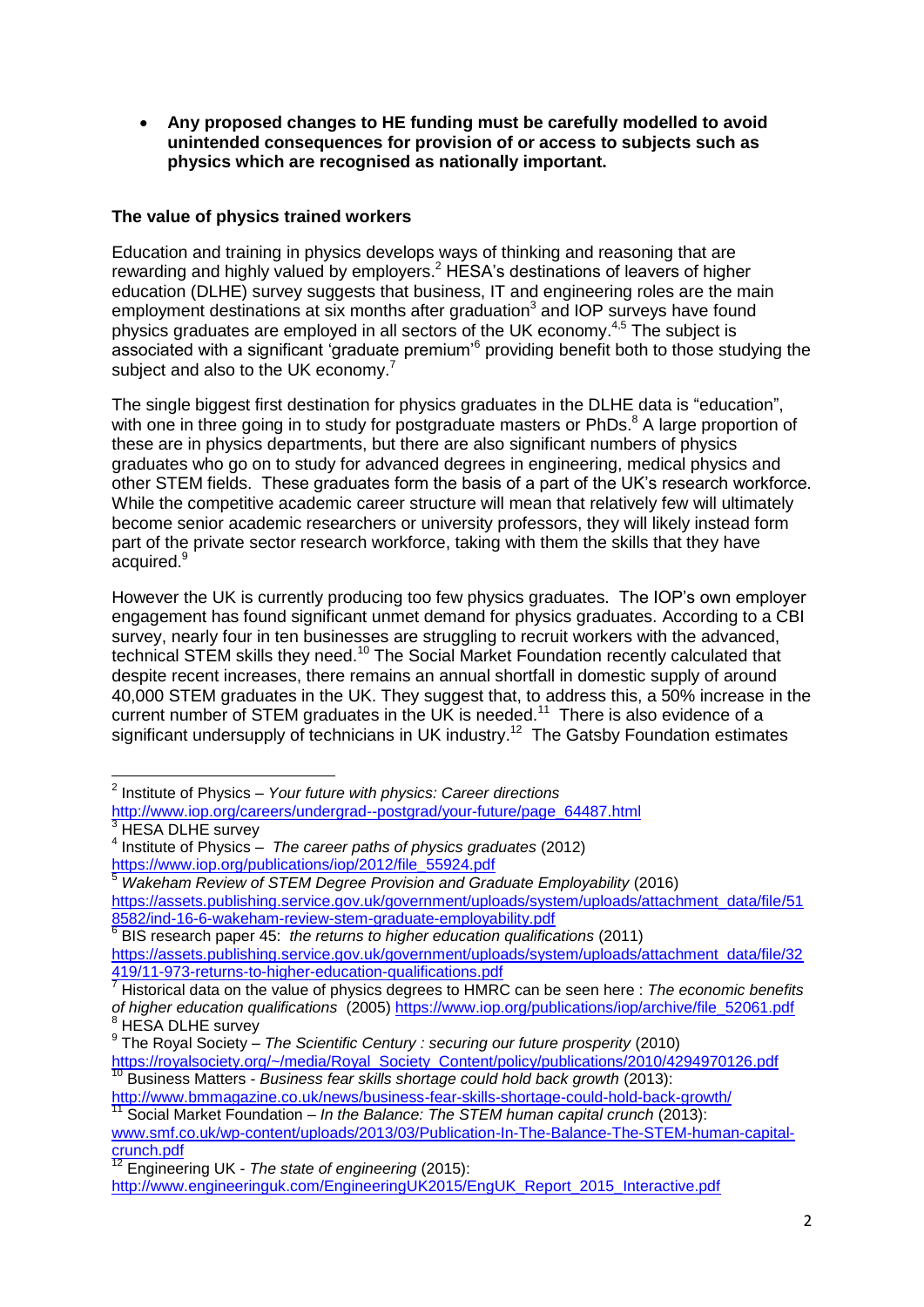that the UK will need 700,000 more technicians over the next decade to meet demand from employers.<sup>13</sup> This review presents an opportunity to widen the routes to access the post-18 education system to allow companies to better access the scientific and technical skills that they need, including those of physicists.

## **Student choice**

The ability of students to access the post-18 education system is often decided well before the student reaches the age of 18. Despite the clear demand from UK employers for STEMqualified workers, large numbers of school students drop STEM subjects at the first opportunity, essentially preventing them from pursuing STEM qualifications post-18. Within physics this effect is more prevalent in some demographics than others, particularly in girls, students from lower socio-economic backgrounds, and students from certain ethnic minority backgrounds.<sup>14</sup> In many cases, the problem is an intersectional one, with individuals being members of more than one discrete and negatively affected group. To achieve the aim of a post-18 system of education that is open to all, and provides the skills the UK needs, these issues must first be tackled in the pre-18 system.

There is evidence that the most important aspect of engaging students with physics at school is a teacher with good subject knowledge and an ability to communicate this knowledge effectively.<sup>15</sup> Such 'specialist teachers' enhance the student experience and promote progression through the education system, ensuring that all students have the opportunity to reach their potential in physics. Currently we estimate that the school system in England lacks around  $3000^{16}$  specialist physics teachers – there are not enough new teachers being trained in physics to make up this shortfall quickly and to replace those who are retiring or leaving the profession. This shortage has long been recognised within government<sup>17</sup> and the DfE, alongside professional bodies such as the IOP,<sup>18</sup> has made some progress over the last decade in improving the situation.<sup>19</sup> The DfE must retain its strong focus on ensuring that every pupil is taught by a specialist in the subject throughout their time in school.

The engagement with the subject facilitated by specialist teachers must be complemented by effective and appropriate careers advice that allows school students to make informed choices about their futures. The government's Careers Strategy, launched at the end of 2017, identifies many of the current limitations of careers advice in schools and seeks to address them.<sup>20</sup> The strategy has an explicit focus on STEM subjects, non-degree pathways, and on the different barriers experienced by different school students from different

 $\overline{\phantom{a}}$ 

<sup>13</sup> Gatsby – *Stem Skills in the Workforce* [http://www.gatsby.org.uk/education/focus-areas/stem-skills](http://www.gatsby.org.uk/education/focus-areas/stem-skills-in-the-workforce)[in-the-workforce](http://www.gatsby.org.uk/education/focus-areas/stem-skills-in-the-workforce)

<sup>14</sup> ASPIRES – *Young people's science and career aspirations, age 10 –14* (2013) [https://www.kcl.ac.uk/sspp/departments/education/research/aspires/ASPIRES-final-report-December-](https://www.kcl.ac.uk/sspp/departments/education/research/aspires/ASPIRES-final-report-December-2013.pdf)[2013.pdf](https://www.kcl.ac.uk/sspp/departments/education/research/aspires/ASPIRES-final-report-December-2013.pdf)

<sup>15</sup> Alan Smithers and Pamela Robinson – *Physics in Schools IV: Supply and Retention of Teachers*  (2008): [http://www.gatsby.org.uk/uploads/education/reports/pdf/16-physics-in-schools-supply-and](http://www.gatsby.org.uk/uploads/education/reports/pdf/16-physics-in-schools-supply-and-retention-of-teachers-june-2008.pdf)[retention-of-teachers-june-2008.pdf](http://www.gatsby.org.uk/uploads/education/reports/pdf/16-physics-in-schools-supply-and-retention-of-teachers-june-2008.pdf)

Based on IOP modelling

<sup>17</sup> Government press release -- *New plans to attract and train maths and physics teachers* (2015) <https://www.gov.uk/government/news/new-plans-to-attract-and-train-maths-and-physics-teachers>

<sup>18</sup> IOP Teacher Training Scholarships [http://www.iop.org/education/teach/itts/page\\_52632.html](http://www.iop.org/education/teach/itts/page_52632.html)

<sup>19</sup> <http://www.gatsby.org.uk/education/programmes/teacher-recruitment-retention-and-development> <sup>20</sup> DfE - *Careers strategy: making the most of everyone's skills and talents* (2017)

[https://assets.publishing.service.gov.uk/government/uploads/system/uploads/attachment\\_data/file/66](https://assets.publishing.service.gov.uk/government/uploads/system/uploads/attachment_data/file/664319/Careers_strategy.pdf) [4319/Careers\\_strategy.pdf](https://assets.publishing.service.gov.uk/government/uploads/system/uploads/attachment_data/file/664319/Careers_strategy.pdf)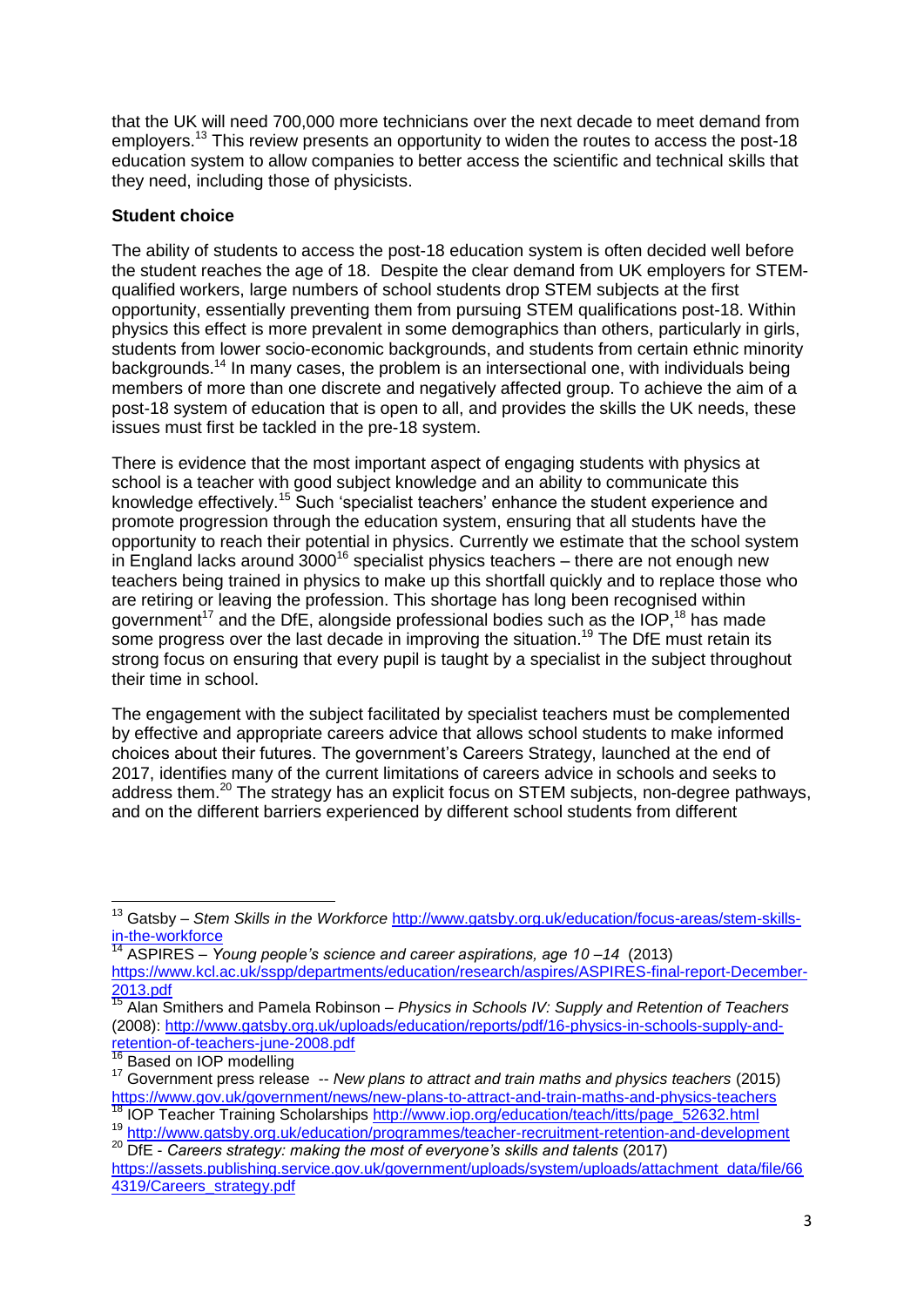demographics and backgrounds.<sup>21</sup> Careers advice in schools is an important part of the post-18 education system and the strategy should be implemented in full.

The UK's post-18 education system cannot succeed without a similarly effective pre-18 education system. This review should ensure that its work takes account of current and proposed schools policies in England.

## **Physics provision**

**.** 

Post-18 provision of physics education is largely delivered through universities, FE colleges, and through apprenticeships.

## - **Technical and Vocational Pathways**

Within FE there is a lack of visibility of physics to prospective students and also employers. While in HE there are clear routes to and career paths from physics qualifications, this is not currently the case for physics related qualifications in FE or for apprenticeships, where physics skills, knowledge and ways of thinking are incorporated into a wide range of qualifications and industrial sectors. This lack of visibility may be a factor in employers reporting significant demand for high level technical skills that the current systems are not able to meet. The development of the core content for T levels may go some way to address this lack of clarity and provide a clear career path for students and a framework through which employers can engage.

<span id="page-3-0"></span>Science apprenticeships have the potential to provide a stronger, more attractive and more visible career path into scientific technical roles. Over the past five years starts in STEM apprenticeships<sup>22</sup> in England grew from 95,000 in 2012/13 to 112,000 in 2016/17.<sup>23</sup> While these top-level numbers are encouraging, this growth was mainly driven by increases in apprenticeships in 'engineering and manufacturing technologies' which accounted for 67% of all STEM apprenticeships in 2016/17, and 'construction, planning and the built environment' which accounted for 19%. The majority of apprenticeships are also at the lower skills levels: of the total STEM apprenticeship starts in 2016/17, 55% were at Level 2, 41% at Level 3 and 3% at Level 4 and above. Less than 1% of STEM apprenticeship starts (290) in 2016/17 were in science and mathematics. The low numbers of science apprenticeships within the otherwise high number of STEM apprenticeships may be a feature of the reported mismatch between supply and demand of STEM skills in the UK.

There are significant challenges in widening access to STEM apprenticeships. Women made up only around 8% of STEM apprenticeship starts in 2016/17, despite representing more than 50% of all apprenticeship starts overall,<sup>[23](#page-3-0)</sup> something that has been acknowledged by the government.<sup>24</sup> There is a significant opportunity to expand the number, access and level of science apprenticeships to the benefit of both students and employers. To do so will require a focussed programme to stimulate both supply and demand. Such work could mirror

<sup>21</sup> The Royal Society – *Exploring the relationship between socioeconomic status and participation and attainment in science education* (2008)

[https://royalsociety.org/~/media/Royal\\_Society\\_Content/policy/publications/2008/4294969756.pdf](https://royalsociety.org/~/media/Royal_Society_Content/policy/publications/2008/4294969756.pdf)

 $^{22}$  Classified as: Construction, Planning and the Built Environment; Engineering and Manufacturing Technologies; Information and Communication Technology; or Science and Mathematics. <sup>23</sup> National Audit Office – *Delivering STEM skills for the economy* (2018)

[https://www.nao.org.uk/report/delivering-stem-science-technology-engineering-and-mathematics](https://www.nao.org.uk/report/delivering-stem-science-technology-engineering-and-mathematics-skills-for-the-economy/)[skills-for-the-economy/](https://www.nao.org.uk/report/delivering-stem-science-technology-engineering-and-mathematics-skills-for-the-economy/)<br>24 Density

<sup>24</sup> Department for Education – *Apprenticeship reform programme: benefits realisation strategy* (2017) [https://www.gov.uk/government/publications/apprenticeship-reform-programme-benefits-realisation](https://www.gov.uk/government/publications/apprenticeship-reform-programme-benefits-realisation-strategy)[strategy](https://www.gov.uk/government/publications/apprenticeship-reform-programme-benefits-realisation-strategy)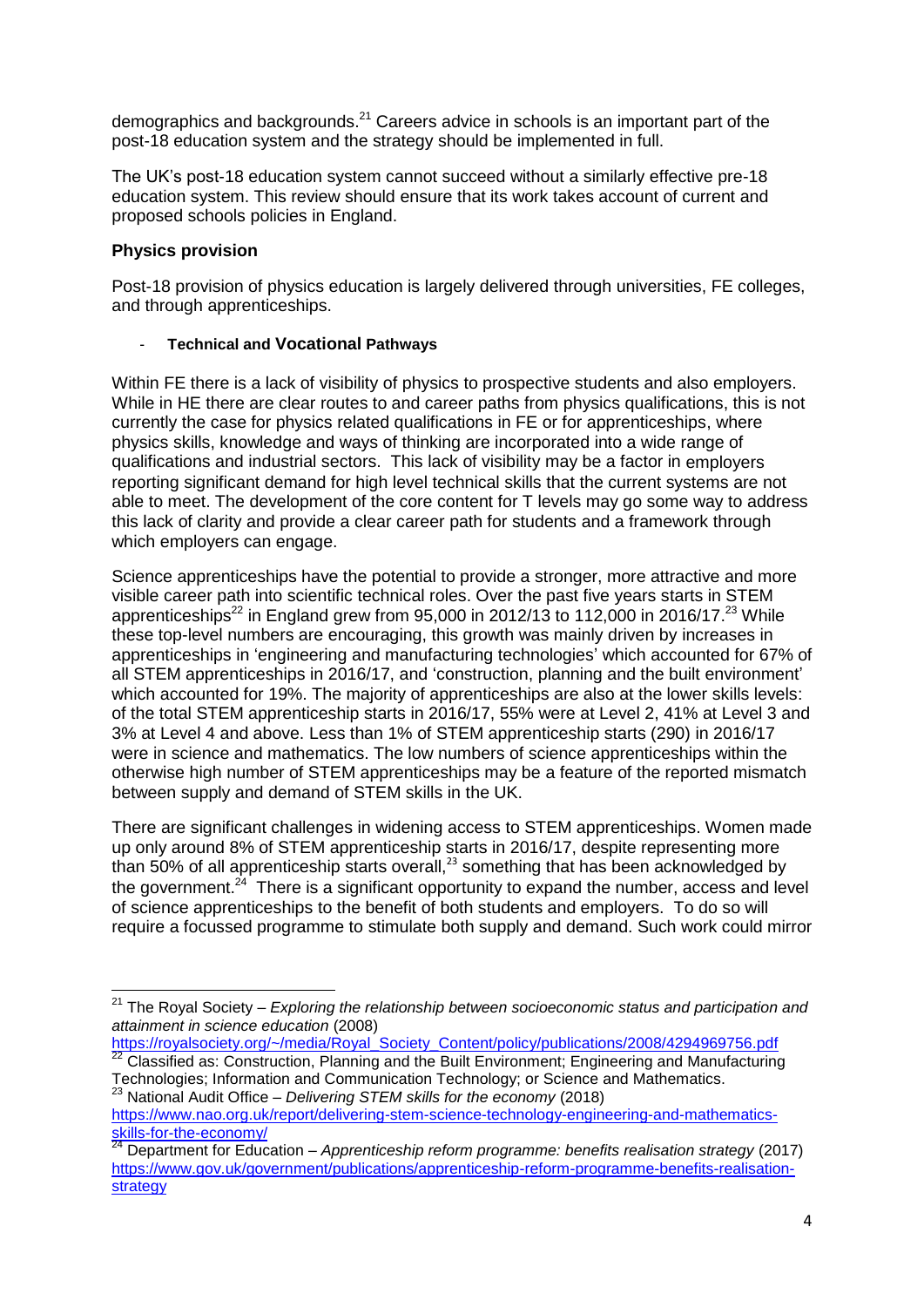the successful HE STEM programme<sup>25</sup> funded by HEFCE, which had a similar supply and demand model.

#### - **Higher education**

Over recent years the number of people studying physics at undergraduate level in the UK has increased significantly. There were 3675 graduates from undergraduate physics courses in UK universities in the 2015/16 academic year (compared with 3190 in 2004/5).  $^{26}$ Alongside this, and following a period in which university physics departments were closing, several new physics departments have opened in the last decade. These new departments have added overall capacity and geographic spread to the UK physics provision, and also added diversity of provision, with new degrees coming online focussing on eg applied physics<sup>27</sup> complementing the existing research-led and theoretical physics undergraduate courses. However, even with these increases, there are still only around 50 university physics departments in the UK, $^{28}$  largely in pre-1992 universities (and largely in universities that have been reported to have most "unequal" student bodies $^{29}$ ).

While there are no longer external caps on the number of students that universities can recruit, there are limitations of space to accommodate and teach students – with additional limitations in subjects such as physics which require laboratory space for undergraduate teaching. There are also financial limits, for similar reasons. It is acknowledged that UK university physics at undergraduate level is taught at a financial "loss" by universities.<sup>30</sup> with student fees not sufficient to match the cost of teaching the subject effectively. Physics courses have specialist, high cost requirements – laboratory space, research-grade equipment – to support effective teaching and enable students to develop the skills and competencies needed to become practising scientists. In a recent IOP survey, the average teaching cost per student in 2012/13 was £9,839 for physics.<sup>31</sup> This is significantly more than the average paid by undergraduate students after waivers and bursaries. HEFCE estimates, based on TRAC data, that the annual cost of a physics degree per full-time student is £10,504. In England, the shortfall in teaching income per FTE student has been partially mitigated by separate additional public funding, available since 2007/08, for high-cost subjects such as chemistry and physics. $32$  However, the value of this additional funding has fallen in cash terms by around £370 per FTE taught student in physics since it was introduced. As such, undergraduate provision in physics is only possible with additional support from central university budgets.

The relatively small number of university departments offering physics degrees, combined with the relatively high cost of teaching the subject, means that any changes to the way that

 $\overline{\phantom{a}}$ 

<sup>28</sup> IOP Register of Accredited Courses

<sup>25</sup> National HE STEM Programme – *Final Report* (2013)

[https://www.birmingham.ac.uk/Documents/college-eps/college/stem/national-he-stem-programme](https://www.birmingham.ac.uk/Documents/college-eps/college/stem/national-he-stem-programme-final-report.pdf)[final-report.pdf](https://www.birmingham.ac.uk/Documents/college-eps/college/stem/national-he-stem-programme-final-report.pdf)

HESA data

<sup>&</sup>lt;sup>27</sup> For example<http://www.port.ac.uk/courses/mathematics-and-physics/bsc-hons-physics/>

[http://www.iop.org/education/higher\\_education/accreditation/file\\_69855.pdf](http://www.iop.org/education/higher_education/accreditation/file_69855.pdf)

<sup>29</sup> HEPI – *Benchmarking widening participation: how should we measure and report progress?* (2018) [http://www.hepi.ac.uk/wp-content/uploads/2018/04/HEPI-Policy-Note-6-Benchmarking-widening](http://www.hepi.ac.uk/wp-content/uploads/2018/04/HEPI-Policy-Note-6-Benchmarking-widening-participation-FINAL.pdf)[participation-FINAL.pdf](http://www.hepi.ac.uk/wp-content/uploads/2018/04/HEPI-Policy-Note-6-Benchmarking-widening-participation-FINAL.pdf)

<sup>30</sup> House of Commons Library – *Higher education tuition fees in England* (2018) <http://researchbriefings.files.parliament.uk/documents/CBP-8151/CBP-8151.pdf>

<sup>31</sup> IOP and RSC - *The Finances of Chemistry and Physics Departments in UK Universities: Third Review* (2015)

[http://www.iop.org/publications/iop/2015/file\\_66515.pdf](http://www.iop.org/publications/iop/2015/file_66515.pdf)<br><sup>32</sup> HEFCE Eunding for higher education in England f

HEFCE – *Funding for higher education in England for 2017-18 HEFCE grant letter from the Department for Education* (2017)

<http://www.hefce.ac.uk/news/newsarchive/2017/Name,112915,en.html>